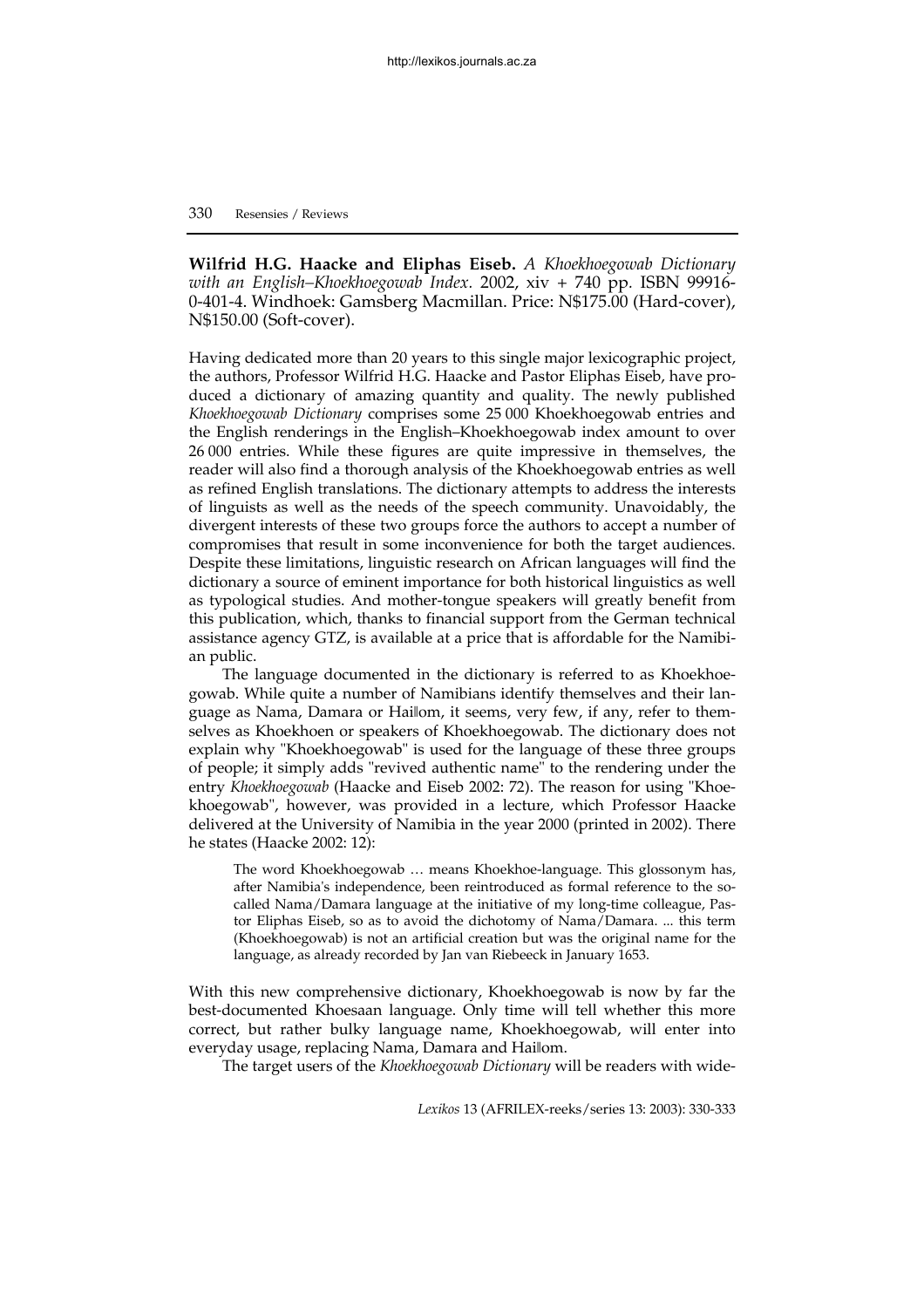ly different backgrounds and interests: either native speakers from Namibia, Botswana and the Republic of South Africa, or professional linguists of diverse nationalities. The only potential reader combining both characteristics is an exceptional case: Levi Namaseb, a Khoekhoe-speaking linguist, who teaches his language at the University of Namibia. Many of the Khoekhoegowab linguistic terms in the dictionary go directly back to him and their usage in his Khoekhoegowab courses. As a general principle, only notions from mother-tongue speakers have been considered, as the authors themselves "did not attempt to coin Khoekhoegowab words for English concepts, where such words are not already in existence" (Haacke and Eiseb 2002: iii).

In order to serve the needs of the Khoekhoegowab speech community, the dictionary has to be accessible to non-professional dictionary users. For this reason the authors decided to use the officially recognized standardised orthography of Khoekhoegowab.

Unfortunately, the conventions of the "sole official orthography for Khoekhoegowab" (Curriculum Committee for Khoekhoegowab 2002: xiv) do not always comply with international practice. The most problematic deviation in this respect is the use of b, d and g for lower tone melodies, in contrast to  $p$ ,  $t$ and k for the higher melodies. Another confusion arises as a result of the representation of the clicks. In contrast to international conventions, a simple click symbol does not represent a simple click, but instead a click with glottal accompaniment. While a click followed by g otherwise refers to a voiced click, in the orthography of the *Khoekhoegowab Dictionary* it stands for a voiceless click.

Also to meet the requirements of linguistic researchers as well as of persons wanting to learn the language, the authors considered some modifications of the official orthography necessary. Tone marks were added and the "long" vowels are no longer written with a macron, but as double vowels instead. In order to mark nasalization, the standard orthography tops the vowel with a circumflex. In the modified form, the tiny circumflex is inserted between the vowels to allow for separate tone marks of the vowels. Being professionals in the field of linguistics, these scholars can however be expected to be able to adapt to the official orthography. In using the Khoekhoegowab lexical entries from the dictionary in comparative research, one has therefore to adjust them to international phonetic standards in order to avoid confusion.

The decision in favour of the official Khoekhoegowab orthography used in formal education from the elementary school up to university level was made for the benefit of mother-tongue users. The use of the dictionary by Khoekhoegowab speakers requires the coverage of semantic areas essential to everyday life. The dictionary provides Khoekhoegowab entries in areas such as transport (e.g. *car, car-wash, fuel, traffic circle* and *zebra crossing*), communication (e.g. *fax* and *telephone*), disease and its treatment (e.g. *AIDS, malaria, TB, vaccination* and *x-ray*). Dictionaries, like all books, also reflect the personal interests of the authors. Three semantic fields seem to have received special attention. Numerous entries from the religious context, such as *baptism, Bible, faith,* etc. may possibly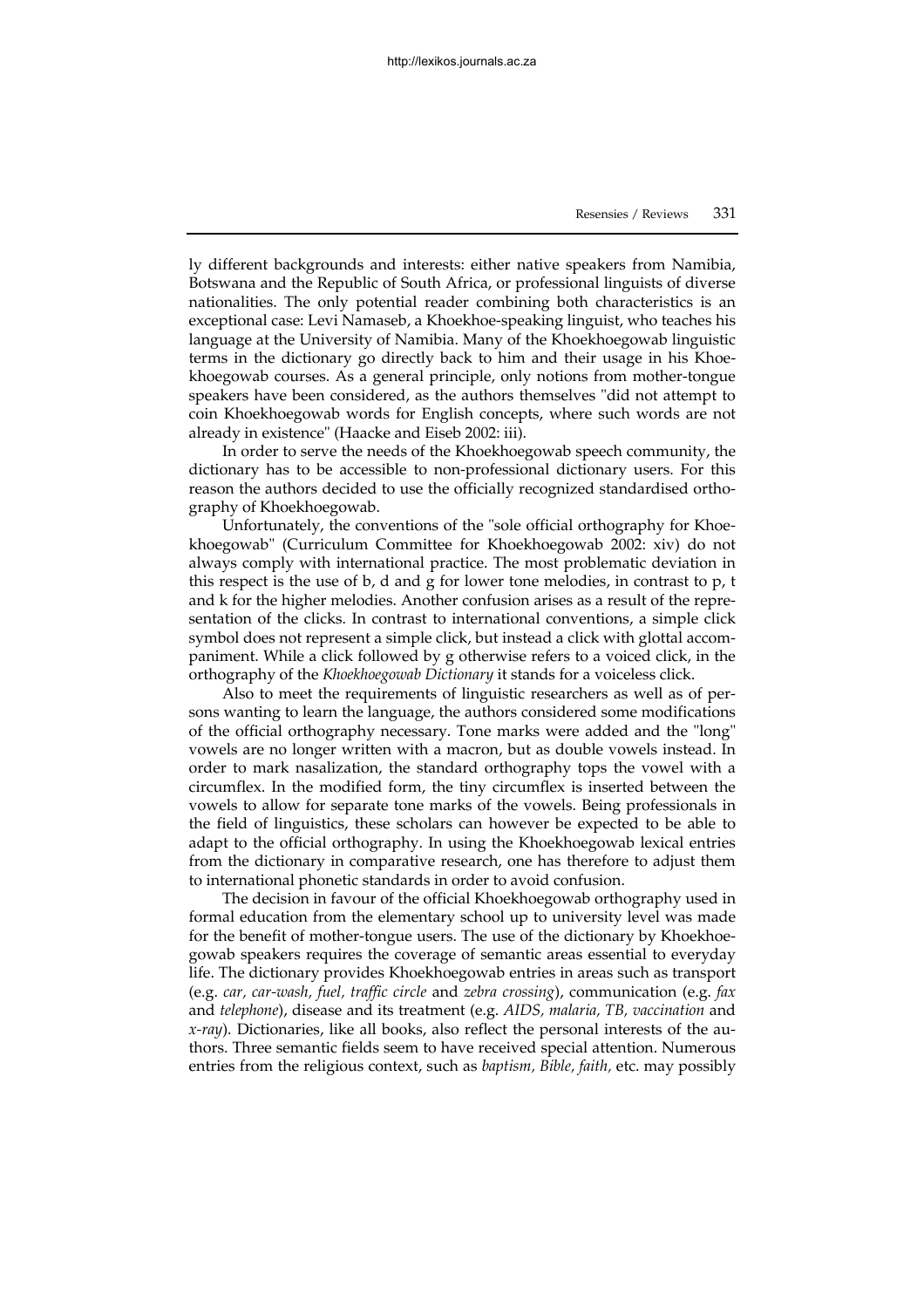## 332 Resensies / Reviews

go back to Pastor Eiseb, as well as the large number of names for plants. Furthermore, Professor Haacke appears not to hide his passion for highly abstract Khoekhoegowab terms for phonetic and tonological concepts, for example, the entries of *vowel*, *toneme*, *tone melody*, etc. where the different kinds are listed. All in all, the wide coverage, also of modern aspects of life, makes the dictionary a useful source of reference for native speakers, be they interested laypersons or teachers of Khoekhoegowab.

Scholars will admire the richness of phonetic, lexical and structural information. Impressive is the number of compounds, which follow the main entries, along with other variations. The meanings have been analysed in great detail and even the usage of a given term is mentioned.

In 1999, the same authors published a *Khoekhoegowab–English*/*English– Khoekhoegowab Glossary* (for a review see Snyman 2000). This glossary, with approximately 10 000 basic entries and exclusive application of the standard orthography, aims to respond to the needs of the Khoekhoegowab community. With this former publication being available, and given the minor orthographic changes discussed above, one might simply omit the repeated entries in a revised edition of the dictionary. The forms in the standard spelling follow each Khoekhoegowab entry in parentheses { }, the main difference in the two forms being the omission of the tone in the standard orthography. Even nonlinguists can easily derive the standard form from the main entries. The user of the dictionary is severely hindered by these redundant 25 000 entries.

A statement in the introduction, indicating that the authors consider Khoekhoegowab an "endangered language", at first comes as a surprise. The phrase "this last surviving language of the Central Khoesaan family" (Haacke and Eiseb 2002: iii) merits correction, as several other Central Khoesaan languages, such as Khwe and Naro are still spoken today. In fact, after Oshiwambo, with 713 919 speakers, Khoekhoegowab is the second largest speech community of Namibia, with 175 554 speakers (cf. census figures of 1991 by language spoken, Haacke 1996: 32). The results of several surveys reveal, however, that Nama and Damara seem not positively disposed to the formal use of their language. Khoekhoegowab speakers are reluctant to send their children to schools in which their language is employed as medium of instruction (Laurentius Davids, personal communication). Numerous instances from all parts of the world demonstrate that even languages spoken by large communities may indeed disappear, if abandoned by their speakers.

Up to now most research on African languages has been carried out by scholars from the USA, Europe and Japan. The authors of the most important previously available dictionaries of Khoekhoegowab were also foreigners, more precisely German missionaries: Johann Georg Kroenlein (1889) and Friedrich Rust (1969), who based his work on that of the former. With the present dictionary, the situation has obviously changed, as both scholars are born Namibians.

With the completion of this dictionary, which is a milestone in the field of